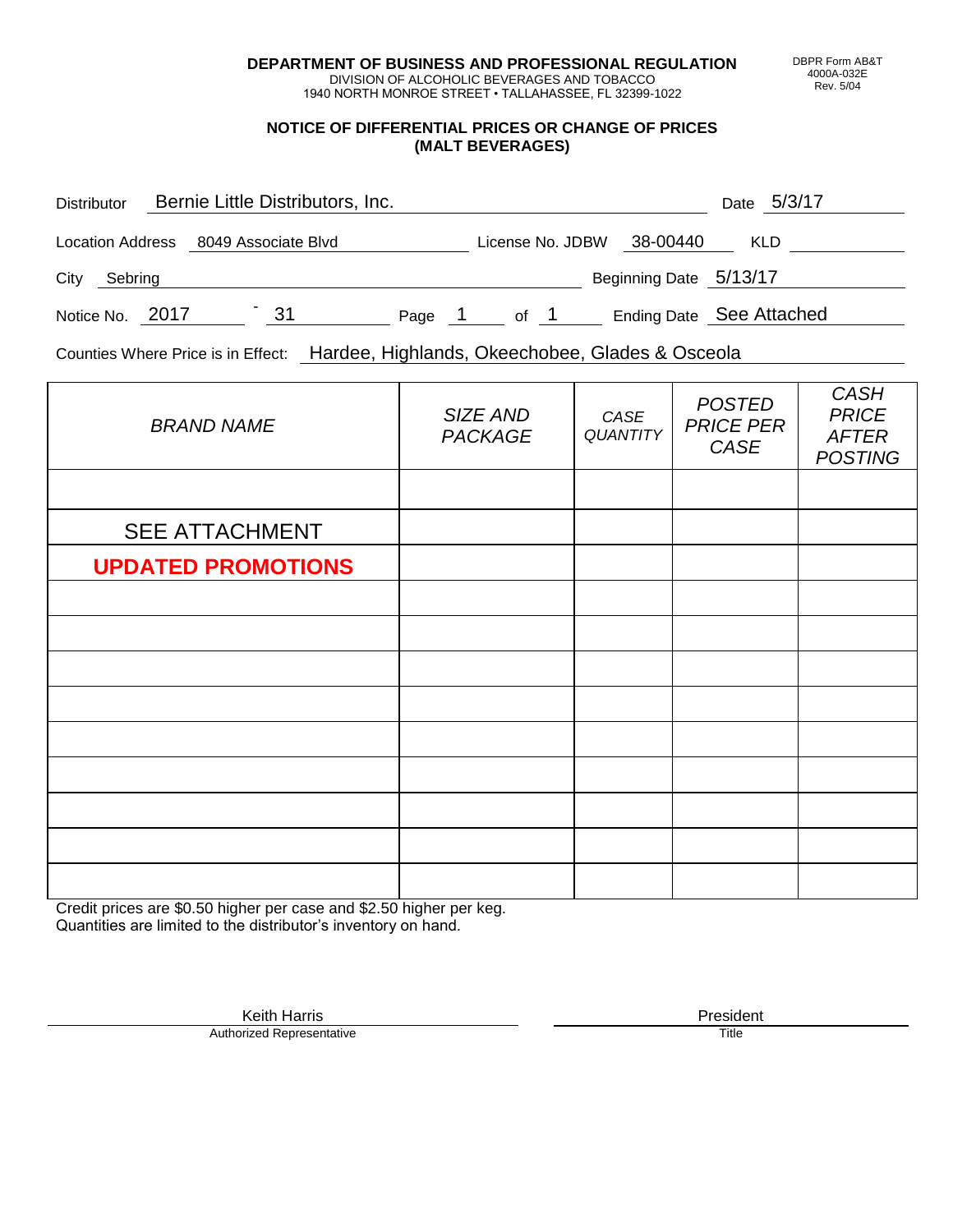|                                                                 |                         |                      |          | Posted  | Frontline      |        |          |         |
|-----------------------------------------------------------------|-------------------------|----------------------|----------|---------|----------------|--------|----------|---------|
| <b>Brands</b>                                                   | Package                 | Start                | Stop     | Price   | Price          | Qty    | Premise  | Comment |
| Bud, Bud Lt                                                     | 24/8oz Can              | 03/13/17             | 07/02/17 | \$12.30 | \$13.25        | $5-19$ | Off      |         |
| Bud, Bud Lt                                                     | 24/8oz Can              | 03/13/17             | 07/02/17 | \$11.40 | \$13.25        | $20+$  | Off      |         |
| Bud & Bud Lt                                                    | 24/8oz Can 2/12         |                      | 07/02/17 |         | \$13.60        |        | Off      |         |
|                                                                 |                         | 03/13/17<br>03/13/17 |          | \$13.10 |                | $5-19$ | Off      |         |
| Bud & Bud Lt                                                    | 24/8oz Can 2/12         |                      | 07/02/17 | \$12.20 | \$13.60        | $20+$  |          |         |
| Michelob Ultra                                                  | 24/8oz Can 2/12         | 03/13/17             | 07/02/17 | \$13.50 | \$14.45        | $5-19$ | Off      |         |
| Michelob Ultra                                                  | 24/8oz Can 2/12         | 03/13/17             | 07/02/17 | \$12.20 | \$14.45        | $20+$  | Off      |         |
|                                                                 |                         |                      |          |         |                |        |          |         |
| Michelob Ultra                                                  | 24/8oz Can              | 03/13/17             | 07/02/17 | \$12.70 | \$14.35        | $5-19$ | Off      |         |
| Michelob Ultra                                                  | 24/8oz Can              | 03/13/17             | 07/02/17 | \$11.40 | \$14.35        | $20+$  | Off      |         |
| Brands & Packages above may be mixed and matched to achieve qty |                         |                      |          |         |                |        |          |         |
| Bud, Bud Lt, Select, Select 55                                  | 24/12oz Can/LNR 4/6     |                      | 07/02/17 |         |                | $10+$  | Off      |         |
|                                                                 |                         | 04/17/17             |          | 21.60   | 23.80          |        |          |         |
|                                                                 | 24/12oz LNNR 4/6        |                      |          |         |                | $10+$  | Off      |         |
| Michelob, Michelob Lt, Michelob Amberbock                       |                         | 04/17/17             | 07/02/17 | 21.60   | 24.55          |        |          |         |
| Land Shark                                                      | 24/12oz LNNR 4/6        | 04/17/17             | 07/02/17 | 21.60   |                | 10-111 | Off      |         |
| Land Shark                                                      | 24/12oz LNNR 4/6        | 04/17/17             | 07/02/17 | 20.25   | 24.55<br>24.55 | $112+$ | Off      |         |
|                                                                 |                         |                      |          |         |                |        |          |         |
| Brands & Packages above may be mixed and matched to achieve qty |                         |                      |          |         |                |        |          |         |
| Bud, Bud Lt, Select, Select 55                                  | 24/12oz Can/LNR 4/6     | 06/19/17             | 06/25/17 | 21.60   | 23.80          | $10+$  | Off      |         |
|                                                                 |                         |                      |          |         |                |        |          |         |
| Michelob, Michelob Lt, Michelob Amberbock                       | 24/12oz LNNR 4/6        | 06/19/17             | 06/25/17 | 21.60   | 24.55          | $10+$  | Off      |         |
|                                                                 |                         |                      |          |         |                |        |          |         |
| <b>Land Shark</b>                                               | 24/12oz LNNR 4/6        | 06/19/17             | 06/25/17 | 16.50   | 24.55          | $10+$  | Off      |         |
| Brands & Packages above may be mixed and matched to achieve qty |                         |                      |          |         |                |        |          |         |
|                                                                 |                         |                      |          |         |                |        |          |         |
| Bud, Bud Lt, Select, Select 55                                  | 24/12oz Can/LNR 4/6     | 06/26/17             | 07/02/17 | 21.60   | 23.80          | $10+$  | Off      |         |
|                                                                 |                         |                      |          |         |                |        |          |         |
| Michelob, Michelob Lt, Michelob Amberbock                       | 24/12oz LNNR 4/6        | 06/26/17             | 07/02/17 | 21.60   | 24.55          | $10+$  | Off      |         |
|                                                                 |                         |                      |          |         |                |        |          |         |
| <b>Land Shark</b>                                               | 24/12oz LNNR 4/6        | 06/26/17             | 07/02/17 | 21.60   | 24.55          | 10-111 | Off      |         |
| Land Shark                                                      | 24/12oz LNNR 4/6        | 06/26/17             | 07/02/17 | 20.25   | 24.55          | $112+$ | Off      |         |
| Brands & Packages above may be mixed and matched to achieve qty |                         |                      |          |         |                |        |          |         |
|                                                                 |                         |                      |          |         |                |        |          |         |
| Bud, Bud Lt                                                     | 24/16oz Can 6/4         | 09/12/16             | 07/02/17 | 22.65   | 25.65          | $5+$   | On & Off |         |
| Brands & Packages above may be mixed and matched to achieve qty |                         |                      |          |         |                |        |          |         |
|                                                                 |                         |                      |          |         |                |        |          |         |
| Bud, Bud Lt                                                     | 24/16oz Can 3/8         | 05/08/17             | 05/20/17 | 19.45   | 25.20          | $25+$  | Off      |         |
| Michelob Ultra                                                  | 24/16oz Can 3/8         | 05/08/17             | 05/20/17 | 19.45   | 27.10          | $25+$  | Off      |         |
| Brands & Packages above may be mixed and matched to achieve qty |                         |                      |          |         |                |        |          |         |
|                                                                 |                         |                      |          |         |                |        |          |         |
| Bud, Bud Lt                                                     | 24/16oz Can             | 09/12/16             | 07/02/17 | 20.90   | 27.60          | $30+$  | Off      |         |
| Brands & Packages above may be mixed and matched to achieve qty |                         |                      |          |         |                |        |          |         |
|                                                                 |                         |                      |          |         |                |        |          |         |
| Bud, Bud Lt, Select & Select 55                                 | 18pk/12oz Can & LNNR    | 09/12/16             | 04/30/17 | 14.80   | 16.90          | $20+$  | Off      |         |
|                                                                 |                         |                      |          |         |                |        |          |         |
| Bud, Bud Lt, Select & Select 55                                 | 18pk/12oz Can & LNNR    | 05/01/17             | 05/14/17 | 13.95   | 16.90          | $20+$  | Off      |         |
|                                                                 |                         |                      |          |         |                |        |          |         |
| Bud, Bud Lt, Select & Select 55                                 | 18pk/12oz Can & LNNR    | 05/15/17             | 05/28/17 | 14.80   | 16.90          | $20+$  | Off      |         |
|                                                                 |                         |                      |          |         |                |        |          |         |
| Bud, Bud Lt, Select & Select 55                                 | 18pk/12oz Can & LNNR    | 05/29/17             | 06/11/17 | 13.95   | 16.90          | $20+$  | Off      |         |
|                                                                 |                         |                      |          |         |                |        |          |         |
| Bud, Bud Lt, Select & Select 55                                 | 18pk/12oz Can & LNNR    | 06/12/17             | 07/02/17 | 14.80   | 16.90          | $20+$  | Off      |         |
| Brands & Packages above may be mixed and matched to achieve qty |                         |                      |          |         |                |        |          |         |
|                                                                 |                         |                      |          |         |                |        |          |         |
| Bud, Bud Lt, Select & Select 55                                 | 24/12oz LNNR 2/12       | 09/12/16             | 07/02/17 | 21.55   | 22.50          | $10+$  | On       |         |
| Brands & Packages above may be mixed and matched to achieve qty |                         |                      |          |         |                |        |          |         |
|                                                                 |                         |                      |          |         |                |        |          |         |
| Bud, Bud Lt, Select & Select 55                                 | 24/12oz Can & LNNR 2/12 | 03/22/17             | 05/17/17 | 21.55   | 22.50          | $10+$  | Off      |         |
| Brands & Packages above may be mixed and matched to achieve qty |                         |                      |          |         |                |        |          |         |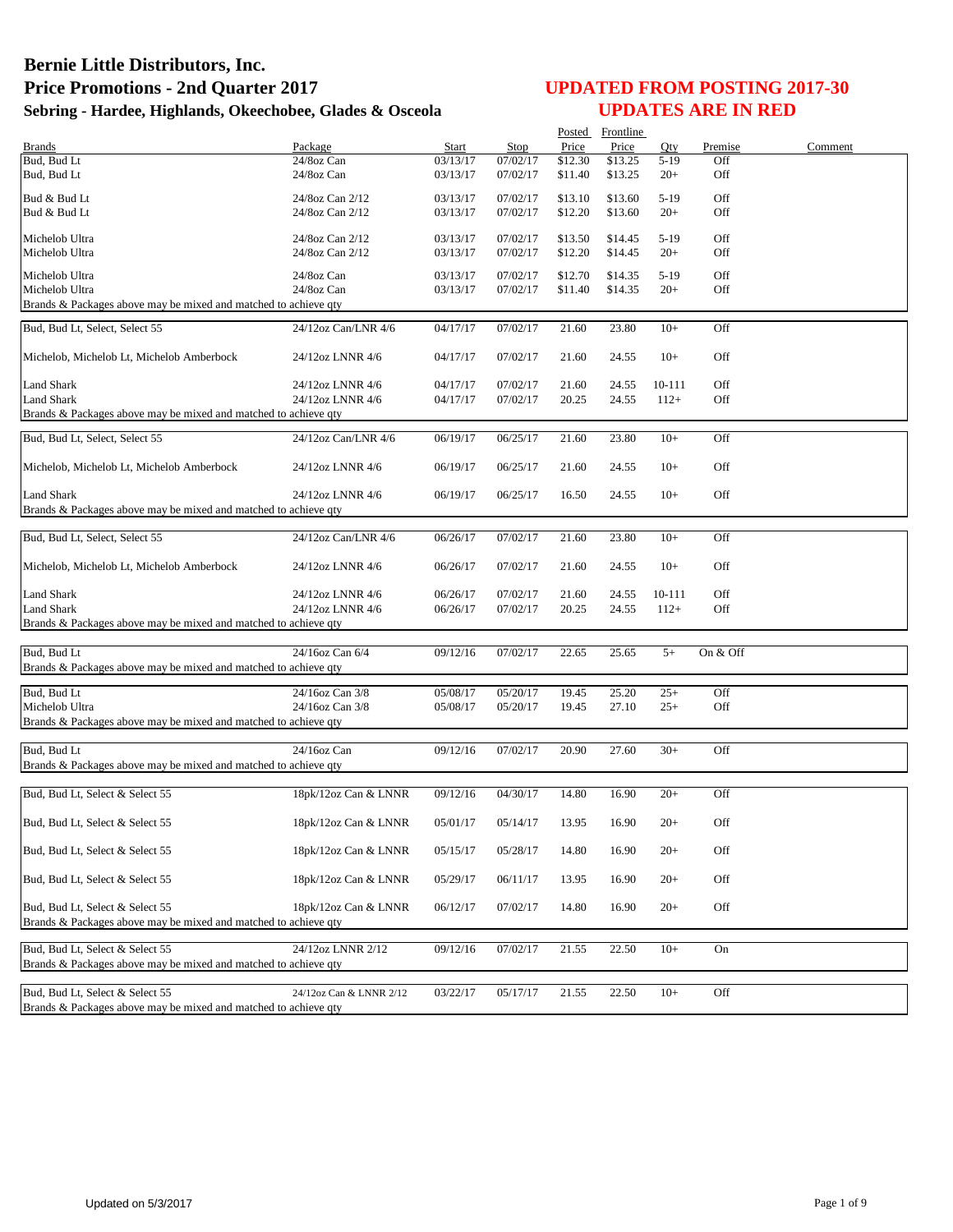|                                                                                           |                         |          |          | Posted  | Frontline |           |         |                                                     |
|-------------------------------------------------------------------------------------------|-------------------------|----------|----------|---------|-----------|-----------|---------|-----------------------------------------------------|
| <b>Brands</b>                                                                             | Package                 | Start    | Stop     | Price   | Price     | Oty       | Premise | Comment                                             |
| Bud, Bud Lt, Select & Select 55                                                           | 24/12oz Can & LNNR 2/12 | 05/18/17 | 05/28/17 | 21.55   | 22.50     | 10-49     | Off     |                                                     |
| Bud, Bud Lt, Select & Select 55                                                           | 24/12oz Can & LNNR 2/12 | 05/18/17 | 05/28/17 | 17.80   | 22.50     | $50+$     | Off     |                                                     |
| Bud & Bud Light                                                                           | 24/16oz CALNR 3/8       | 05/18/17 | 05/28/17 | 25.45   | 27.60     | $1+$      | Off     |                                                     |
|                                                                                           |                         |          |          |         |           |           |         |                                                     |
| Michelob, Mich Lt, Ultra, Ultra Amber, Amber Bock,<br>Ultra Lime                          | 24/12oz Can & LNNR 2/12 | 05/18/17 | 05/28/17 | 23.90   | 24.85     | 5-49      | Off     |                                                     |
| Michelob, Mich Lt, Ultra, Ultra Amber, Amber Bock,                                        |                         |          |          |         |           |           |         |                                                     |
| Ultra Lime                                                                                | 24/12oz Can & LNNR 2/12 | 05/18/17 | 05/28/17 | 17.80   | 24.85     | $50+$     | Off     | <b>NEW ITEMS ADDED TO</b><br><b>MIX &amp; MATCH</b> |
| BLL Rita Family (Lime, Straw, Mango, Raz, Orange,                                         |                         |          |          |         |           |           |         |                                                     |
| Grape, Peach & Seasonal)<br>BLL Rita Family (Lime, Straw, Mango, Raz, Orange,             | 24/8oz Can 2/12         | 05/18/17 | 05/28/17 | 23.15   | 24.10     | $1-6$     | Off     |                                                     |
| Grape, Peach & Seasonal)<br>BLL Rita Family (Lime, Straw, Mango, Raz, Orange,             | 24/8oz Can 2/12         | 05/18/17 | 05/28/17 | 21.30   | 24.10     | 7-49      | Off     |                                                     |
| Grape, Peach & Seasonal)                                                                  | 24/8oz Can 2/12         | 05/18/17 | 05/28/17 | 17.80   | 24.10     | $50+$     | Off     |                                                     |
| Michelob Ultra                                                                            | 24/16oz CALNR 3/8       | 05/18/17 | 05/28/17 | 35.85   | 37.25     | $5+$      | Off     |                                                     |
| Brands & Packages above may be mixed and matched to achieve qty                           |                         |          |          |         |           |           |         |                                                     |
| Bud, Bud Lt, Select & Select 55                                                           | 24/12oz Can & LNNR 2/12 | 05/29/17 | 06/21/17 | 21.55   | 22.50     | $10+$     | Off     |                                                     |
| Brands & Packages above may be mixed and matched to achieve qty                           |                         |          |          |         |           |           |         |                                                     |
|                                                                                           |                         |          |          |         |           |           |         |                                                     |
| Bud, Bud Lt, Select & Select 55                                                           | 24/12oz Can & LNNR 2/12 | 06/22/17 | 07/02/17 | 21.55   | 22.50     | 10-49     | Off     |                                                     |
| Bud, Bud Lt, Select & Select 55                                                           | 24/12oz Can & LNNR 2/12 | 06/22/17 | 07/02/17 | 17.80   | 22.50     | $50+$     | Off     |                                                     |
| Bud & Bud Light                                                                           | 24/16oz CALNR 3/8       | 06/22/17 | 07/02/17 | 25.45   | 27.60     | $1+$      | Off     |                                                     |
| Michelob, Mich Lt, Ultra, Ultra Amber, Amber Bock,                                        |                         |          |          |         |           |           |         |                                                     |
| Ultra Lime                                                                                | 24/12oz Can & LNNR 2/12 | 06/22/17 | 07/02/17 | 23.90   | 24.85     | 5-49      | Off     |                                                     |
| Michelob, Mich Lt, Ultra, Ultra Amber, Amber Bock,                                        |                         |          |          |         |           |           |         |                                                     |
| Ultra Lime                                                                                | 24/12oz Can & LNNR 2/12 | 06/22/17 | 07/02/17 | 17.80   | 24.85     | $50+$     | Off     |                                                     |
| Michelob Ultra                                                                            | 24/16oz CALNR 3/8       | 06/22/17 | 07/02/17 | 35.85   | 37.25     | $5+$      | Off     |                                                     |
| Brands & Packages above may be mixed and matched to achieve qty                           |                         |          |          |         |           |           |         |                                                     |
|                                                                                           |                         |          |          |         |           |           |         |                                                     |
| Bud, Bud Lt, Select & Select 55                                                           | 24/12oz Can             | 09/12/16 | 07/02/17 | 20.75   | 22.60     | $10 - 44$ | Off     |                                                     |
| Bud, Bud Lt, Select & Select 55                                                           | $24/12$ oz Can          | 09/12/16 | 07/02/17 | 19.75   | 22.60     | $45+$     | Off     |                                                     |
|                                                                                           |                         |          |          |         |           |           |         |                                                     |
| Bud, Bud Lt,                                                                              | 24/12oz LNNR            | 09/12/16 | 07/02/17 | 20.75   | 22.60     | $10 - 44$ | Off     |                                                     |
| Bud, Bud Lt,                                                                              | 24/12oz LNNR            | 09/12/16 | 07/02/17 | 19.75   | 22.60     | $45+$     | Off     |                                                     |
| <b>Bud Light Lime</b>                                                                     | 24/12oz LNNR/Can        | 09/12/16 | 07/02/17 | 22.20   | 24.10     | $10 - 44$ | Off     |                                                     |
| <b>Bud Light Lime</b>                                                                     | 24/12oz LNNR/Can        | 09/12/16 | 07/02/17 | 19.75   | 24.10     | $45+$     | Off     |                                                     |
|                                                                                           |                         |          |          |         |           |           |         |                                                     |
| Michelob Ultra                                                                            | 24/12oz Can & LNNR      | 09/12/16 | 07/02/17 | 22.20   | 24.10     | 10-44     | Off     |                                                     |
| Michelob Ultra                                                                            | 24/12oz Can & LNNR      | 09/12/16 | 07/02/17 | 20.70   | 24.10     | $45+$     | Off     |                                                     |
| Brands & Packages above may be mixed and matched to achieve qty                           |                         |          |          |         |           |           |         |                                                     |
| Bud, Bud Light, Select                                                                    | 24/16oz ALNR/CALNR      | 01/02/17 | 07/02/17 | \$21.55 | \$28.50   | $144+$    | On      |                                                     |
| Brands & Packages above may be mixed and matched to achieve qty                           |                         |          |          |         |           |           |         |                                                     |
| Bud, Bud Lt                                                                               | 24/16oz CALNR           | 09/12/16 | 07/02/17 | 24.85   | 28.50     | $98+$     | Off     |                                                     |
| Brands & Packages above may be mixed and matched to achieve qty                           |                         |          |          |         |           |           |         |                                                     |
| Bud, Bud Lt                                                                               | 20/16oz CALNR           | 02/06/17 | 07/02/17 | 17.95   | 23.00     | $33+$     | Off     |                                                     |
|                                                                                           |                         |          |          |         |           |           |         |                                                     |
| Bud, Bud Lt<br>Brands & Packages above may be mixed and matched to achieve gty            | 20/16oz CALNR           | 04/17/17 | 07/02/17 | 17.45   | 23.00     | $66+$     | Off     |                                                     |
|                                                                                           |                         |          |          |         |           |           |         |                                                     |
| Bud Lt Lime & Platinum<br>Brands & Packages above may be mixed and matched to achieve qty | 24/16 CALNR 3/8         | 03/27/17 | 07/02/17 | 30.67   | 36.15     | $10+$     | On      |                                                     |
|                                                                                           |                         |          |          |         |           |           |         |                                                     |
| Oculto<br>Brands & Packages above may be mixed and matched to achieve qty                 | 24/12oz LNNR 2/12       | 09/12/16 | 07/02/17 | 26.65   | 29.90     | $20+$     | Off     |                                                     |
|                                                                                           |                         |          |          |         |           |           |         |                                                     |
| BL Lime, Platinum, Black Crown, Mich Lt & Ultra                                           | 18/12oz LNNR/Cans       | 09/12/16 | 04/30/17 | 16.95   | 18.45     | $5 - 59$  | Off     |                                                     |
| BL Lime, Platinum, Black Crown, Mich Lt & Ultra                                           | 18/12oz LNNR/Cans       | 09/12/16 | 04/30/17 | 15.85   | 18.45     | $60+$     | Off     |                                                     |
| Mich Ultra & Light                                                                        | 18/12oz LNNR/Cans       | 05/01/17 | 07/02/17 | 16.95   | 18.45     | $5 - 59$  | Off     |                                                     |
| Mich Ultra & Light                                                                        | 18/12oz LNNR/Cans       | 05/01/17 | 07/02/17 | 15.85   | 18.45     | $60+$     | Off     |                                                     |
| Brands & Packages above may be mixed and matched to achieve qty                           |                         |          |          |         |           |           |         |                                                     |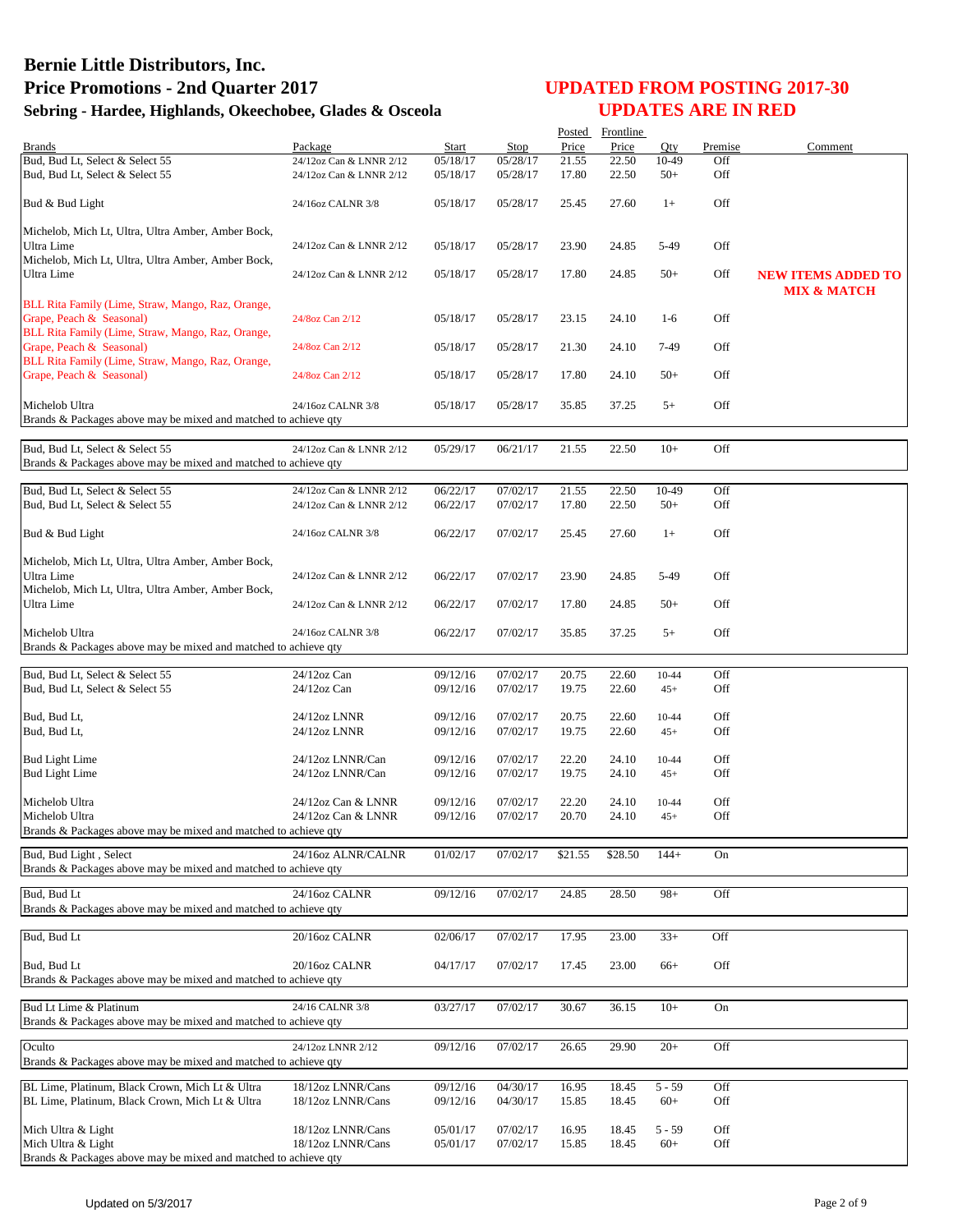| <b>Brands</b>                                                                                             | Package                            | Start                | Stop                 | Posted<br>Price | Frontline<br>Price | Oty             | Premise    | Comment                 |
|-----------------------------------------------------------------------------------------------------------|------------------------------------|----------------------|----------------------|-----------------|--------------------|-----------------|------------|-------------------------|
| Mich, Mic Lt, Ultra, Ultra Amber, Amberbock & Ultra                                                       |                                    |                      |                      |                 |                    |                 |            |                         |
| Lime Cactus                                                                                               | 24/12oz Can/LNNR 2/12              | 11/24/16             | 05/17/17             | 23.90           | 24.85              | $5+$            | Off        |                         |
| Michelob Ultra                                                                                            | 24/16oz CALNR 3/8                  | 11/24/16             | 05/17/17             | 35.85           | 37.25              | $5+$            | Off        |                         |
| Brands & Packages above may be mixed and matched to achieve qty                                           |                                    |                      |                      |                 |                    |                 |            |                         |
| Mich, Mic Lt, Ultra, Ultra Amber, Amberbock & Ultra                                                       |                                    |                      |                      |                 |                    |                 |            |                         |
| Lime Cactus                                                                                               | 24/12oz Can/LNNR 2/12              | 05/29/17             | 06/21/17             | 23.90           | 24.85              | $5+$            | Off        |                         |
| Michelob Ultra                                                                                            | 24/16oz CALNR 3/8                  | 05/29/17             | 06/21/17             | 35.85           | 37.25              | $5+$            | Off        |                         |
| Brands & Packages above may be mixed and matched to achieve qty                                           |                                    |                      |                      |                 |                    |                 |            |                         |
| BL Lime, Platinum, Black Crown & Landshark                                                                | 24/12oz LNNR 2/12                  | 09/12/16             | 07/02/17             | 20.45           | 24.10              | $10+$           | <b>ON</b>  |                         |
| BL Lime, Platinum & Landshark                                                                             | 24/12oz Cans 2/12                  | 09/12/16             | 07/02/17             | 20.45           | 24.10              | $10+$           | 0N         |                         |
| Brands & Packages above may be mixed and matched to achieve qty                                           |                                    |                      |                      |                 |                    |                 |            |                         |
| BL Lime, Platinum & Black Crown                                                                           | 24/12oz Cans/LNNR 2/12             | 03/22/17             | 04/30/17             | 23.15           | 24.10              | $1+$            | Off        |                         |
|                                                                                                           |                                    |                      |                      |                 |                    |                 |            |                         |
| BLL Rita Family (Lime, Straw, Mango, Raz, Orange, Grape,<br>Peach & Seasonal)                             | 24/8oz Can 2/12                    | 03/22/17             | 04/30/17             | 23.15           | 24.10              | $1-6$           | Off        |                         |
| BLL Rita Family (Lime, Straw, Mango, Raz, Orange, Grape,                                                  |                                    |                      |                      |                 |                    |                 |            |                         |
| Peach & Seasonal)                                                                                         | 24/8oz Can 2/12                    | 03/22/17             | 04/30/17             | 21.30           | 24.10              | $7+$            | Off        |                         |
| Brands & Packages above may be mixed and matched to achieve qty                                           |                                    |                      |                      |                 |                    |                 |            |                         |
| BL Lime, Platinum & Black Crown                                                                           | 24/12oz Cans/LNNR 2/12             | 05/01/17             | 05/07/17             | 23.15           | 24.10              | $1+$            | Off        |                         |
|                                                                                                           |                                    |                      |                      |                 |                    |                 |            |                         |
| BLL Rita Family (Lime, Straw, Mango, Raz, Orange, Grape,                                                  |                                    |                      |                      |                 |                    |                 |            |                         |
| Peach & Seasonal)<br>BLL Rita Family (Lime, Straw, Mango, Raz, Orange, Grape,                             | 24/8oz Can 2/12                    | 05/01/17             | 05/07/17             | 23.15           | 24.10              | $1-6$           | Off        |                         |
| Peach & Seasonal)                                                                                         | 24/8oz Can 2/12                    | 05/01/17             | 05/07/17             | 21.30           | 24.10              | $7-26$          | Off        |                         |
| BLL Rita Family (Lime, Straw, Mango, Raz, Orange, Grape,                                                  |                                    |                      |                      |                 |                    |                 |            |                         |
| Peach & Seasonal)                                                                                         | 24/8oz Can 2/12                    | 05/01/17             | 05/07/17             | 13.70           | 24.10              | $27+$           | Off        |                         |
| Brands & Packages above may be mixed and matched to achieve qty                                           |                                    |                      |                      |                 |                    |                 |            |                         |
| BL Lime, Platinum & Black Crown                                                                           | 24/12oz Cans/LNNR 2/12             | 05/08/17             | 05/17/17             | 23.15           | 24.10              | $1+$            | Off        |                         |
| BLL Rita Family (Lime, Straw, Mango, Raz, Orange, Grape,                                                  |                                    |                      |                      |                 |                    |                 |            |                         |
| Peach & Seasonal)                                                                                         | 24/8oz Can 2/12                    | 05/08/17             | 05/17/17             | 23.15           | 24.10              | $1-6$           | Off        | <b>STOP DATE CHANGE</b> |
| BLL Rita Family (Lime, Straw, Mango, Raz, Orange, Grape,                                                  |                                    |                      |                      |                 |                    |                 |            |                         |
| Peach & Seasonal)                                                                                         | 24/8oz Can 2/12                    | 05/08/17             | 05/17/17             | 21.30           | 24.10              | $7+$            | Off        |                         |
| Brands & Packages above may be mixed and matched to achieve qty                                           |                                    |                      |                      |                 |                    |                 |            |                         |
| BL Lime, Platinum & Black Crown                                                                           | 24/12oz Cans/LNNR 2/12             | 05/29/17             | 06/25/17             | 23.15           | 24.10              | $1+$            | Off        |                         |
| BLL Rita Family (Lime, Straw, Mango, Raz, Orange, Grape,                                                  |                                    |                      |                      |                 |                    |                 |            |                         |
| Peach & Seasonal)                                                                                         | 24/8oz Can 2/12                    | 05/29/17             | 06/25/17             | 23.15           | 24.10              | $1-6$           | Off        | <b>NEW DATES</b>        |
| BLL Rita Family (Lime, Straw, Mango, Raz, Orange, Grape,                                                  |                                    |                      |                      |                 |                    |                 |            |                         |
| Peach & Seasonal)                                                                                         | 24/8oz Can 2/12                    | 05/29/17             | 06/25/17             | 21.30           | 24.10              | $7+$            | Off        |                         |
| Brands & Packages above may be mixed and matched to achieve qty                                           |                                    |                      |                      |                 |                    |                 |            |                         |
| BL Lime, Platinum & Black Crown                                                                           | 24/12oz Cans/LNNR 2/12             | 06/26/17             | 07/02/17             | 23.15           | 24.10              | $1+$            | Off        |                         |
|                                                                                                           |                                    |                      |                      |                 |                    |                 |            |                         |
| BLL Rita Family (Lime, Straw, Mango, Raz, Orange, Grape,<br>Peach & Seasonal)                             | 24/8oz Can 2/12                    | 06/26/17             | 07/02/17             | 23.15           | 24.10              | $1-6$           | Off        |                         |
| BLL Rita Family (Lime, Straw, Mango, Raz, Orange, Grape,                                                  |                                    |                      |                      |                 |                    |                 |            |                         |
| Peach & Seasonal)                                                                                         | 24/8oz Can 2/12                    | 06/26/17             | 07/02/17             | 21.30           | 24.10              | $7 - 26$        | Off        |                         |
| BLL Rita Family (Lime, Straw, Mango, Raz, Orange, Grape,<br>Peach & Seasonal)                             | 24/8oz Can 2/12                    | 06/26/17             | 07/02/17             | 13.70           | 24.10              | $27+$           | Off        |                         |
| Brands & Packages above may be mixed and matched to achieve qty                                           |                                    |                      |                      |                 |                    |                 |            |                         |
|                                                                                                           |                                    |                      |                      |                 |                    |                 |            |                         |
| Bud Lt Platinum & Black Crown                                                                             | 24/12oz LNNR 4/6                   | 05/01/17             | 05/07/17             | 21.60           | 24.55              | $10+$           | Off        |                         |
| <b>Bud Light Lime</b>                                                                                     | 24/12oz LNNR 4/6                   | 05/01/17             | 05/07/17             | 21.60           | 24.55              | $10 - 14$       | Off        |                         |
| <b>Bud Light Lime</b>                                                                                     | 24/12oz LNNR 4/6                   | 05/01/17             | 05/07/17             | 15.50           | 24.55              | $15+$           | Off        |                         |
| Brands & Packages above may be mixed and matched to achieve qty                                           |                                    |                      |                      |                 |                    |                 |            |                         |
|                                                                                                           |                                    |                      |                      |                 |                    |                 |            |                         |
| Bud Light Lime, Platinum & Black Crown<br>Brands & Packages above may be mixed and matched to achieve qty | 24/12oz LNNR 4/6                   | 05/08/17             | 07/02/17             | 21.60           | 24.55              | $10+$           | Off        |                         |
|                                                                                                           |                                    |                      |                      |                 |                    |                 |            |                         |
| Busch, Busch Lt, Nat Lt, Nat Ice & Rolling Rock                                                           | 24/12oz Can S/C                    | 01/16/17             | 07/02/17             | 15.35           | 17.00              | 15-76           | Off        |                         |
| Busch, Busch Lt, Nat Lt, Nat Ice & Rolling Rock                                                           | 24/12oz Can S/C                    | 01/16/17             | 07/02/17             | 13.80           | 17.00              | $77+$           | Off        |                         |
|                                                                                                           |                                    |                      |                      |                 |                    |                 |            |                         |
| Natty Daddy<br><b>Natty Daddy</b>                                                                         | 24/12oz Can S/C<br>24/12oz Can S/C | 01/16/17<br>01/16/17 | 07/02/17<br>07/02/17 | 15.35<br>14.35  | 16.10<br>16.10     | $1 - 4$<br>5-76 | Off<br>Off |                         |
| Natty Daddy                                                                                               | 24/12oz Can S/C                    | 01/16/17             | 07/02/17             | 13.80           | 16.10              | $77+$           | Off        |                         |
| Brands & Packages above may be mixed and matched to achieve qty                                           |                                    |                      |                      |                 |                    |                 |            |                         |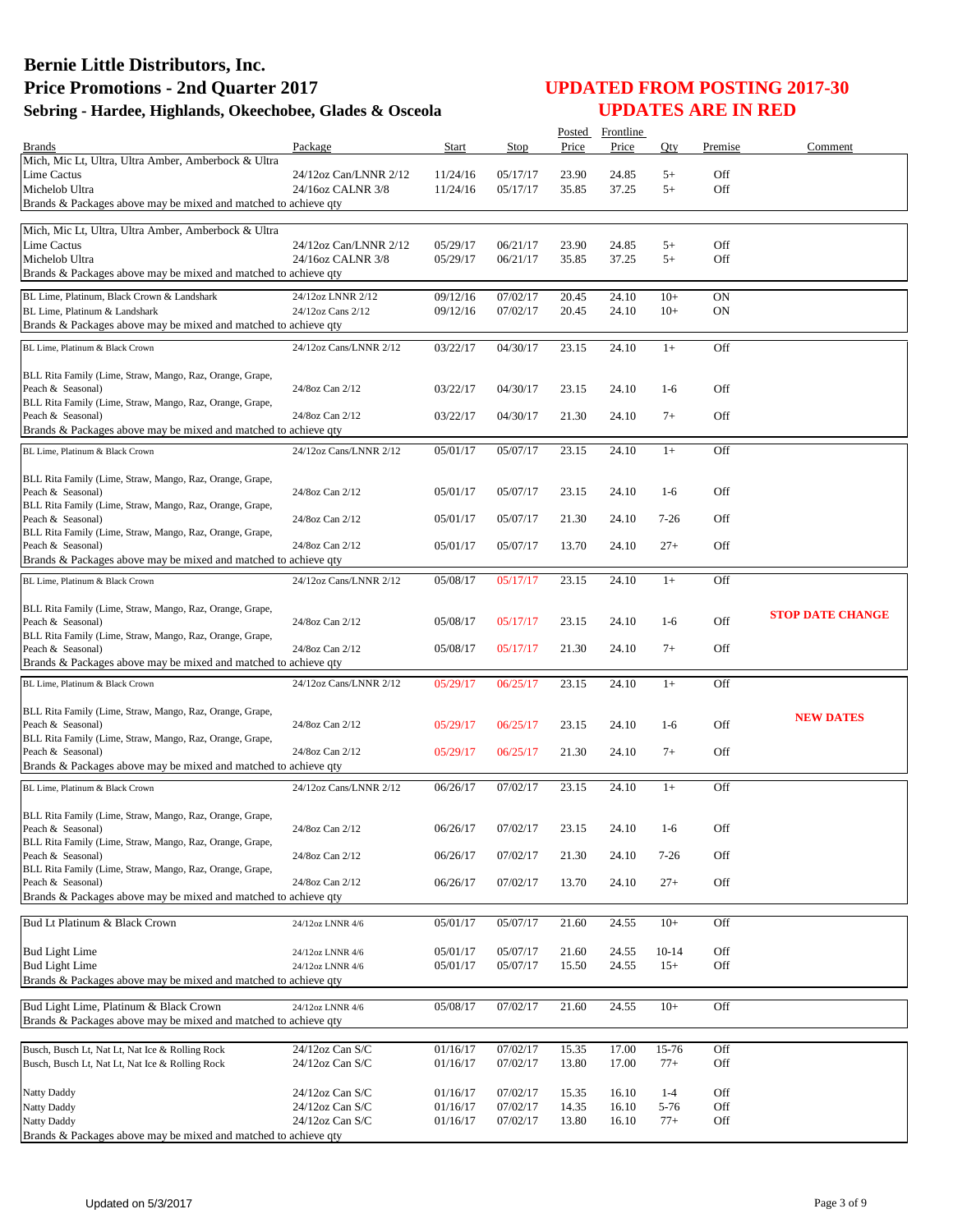|                                                                                                                                                                         |                                      |                      |                      |                | Posted Frontline |                  |            |         |
|-------------------------------------------------------------------------------------------------------------------------------------------------------------------------|--------------------------------------|----------------------|----------------------|----------------|------------------|------------------|------------|---------|
| Brands                                                                                                                                                                  | Package                              | Start                | Stop                 | Price          | Price            | Oty              | Premise    | Comment |
| Busch, Busch Lt, Nat Lt, Nat Ice, Bud Ice, Rolling Rock<br>& Busch Ice                                                                                                  | 18/12oz Cans/LNNR                    | 04/03/17             | 04/16/17             | 10.95          | 12.40            | 20-39            | Off        |         |
| Busch, Busch Lt, Nat Lt, Nat Ice, Bud Ice, Rolling Rock<br>& Busch Ice<br>Brands & Packages above may be mixed and matched to achieve qty                               | 18/12oz Cans/LNNR                    | 04/03/17             | 04/16/17             | 9.35           | 12.40            | $40+$            | Off        |         |
|                                                                                                                                                                         |                                      |                      |                      |                |                  |                  |            |         |
| Busch, Busch Lt, Nat Lt, Nat Ice, Bud Ice, Rolling Rock<br>& Busch Ice<br>Brands & Packages above may be mixed and matched to achieve qty                               | 18/12oz Cans/LNNR                    | 04/17/17             | 07/02/17             | 9.35           | 12.40            | $40+$            | Off        |         |
| Bud Ice, King Cobra, High Gravity, Natty Daddy &<br><b>Rolling Rock</b><br>Brands & Packages above may be mixed and matched to achieve qty                              | 24/16oz Can 6/4                      | 01/02/17             | 07/02/17             | \$15.95        | \$19.55          | $5+$             | Off        |         |
| Busch, Busch Lt, Natural Lt, Natural Ice<br>Brands & Packages above may be mixed and matched to achieve qty                                                             | 24/16oz Can 6/4                      | 04/24/17             | 04/29/17             | \$16.55        | \$19.55          | $20+$            | Off        |         |
| Spiked Seltzer Family (Lime, Orange, Gpfrt, Cran)<br>Brands & Packages above may be mixed and matched to achieve qty                                                    | 24/12oz LNR-Can 4/6                  | 04/24/17             | 04/29/17             | \$19.20        | \$28.50          | $5+$             | Off        |         |
| Shock Top & Shock Top Sampler                                                                                                                                           | 24/12oz LNNR                         | 09/12/16             | 07/02/17             | 19.70          | 27.75            | $56+$            | Off        |         |
| Shock Top & Shock Top Lemon                                                                                                                                             | $15/12$ oz Can                       | 09/12/16             | 07/02/17             | 13.65          | 15.25            | $50+$            | Off        |         |
| Shock Top & Shock Top Lemon                                                                                                                                             | 30/12oz Can 2/15                     | 09/12/16             | 07/02/17             | 25.70          | 28.90            | $25+$            | Off        |         |
| Shock Top, Apple Wheat, Lemon, Pumpkin, Rasp, IPA, Winter Combo,<br>Choc, Pretzel, Ginger, Ruby Red                                                                     | 24/12oz LNNR 4/6                     | 03/13/17             | 06/10/17             | 27.10          | 27.75            | $1-19$           | Off        |         |
| Shock Top, Apple Wheat, Lemon, Pumpkin, Rasp, IPA, Winter Combo,<br>Choc, Pretzel, Ginger, Ruby Red                                                                     | 24/12oz LNNR 4/6                     | 03/13/17             | 06/10/17             | 26.10          | 27.75            | $20 - 55$        | Off        |         |
| Shock Top, Apple Wheat, Lemon, Pumpkin, Rasp, IPA, Winter Combo,<br>Choc, Pretzel, Ginger, Ruby Red                                                                     | 24/12oz LNNR 4/6                     | 03/13/17             | 06/10/17             | 25.10          | 27.75            | 56-111           | Off        |         |
| Shock Top, Apple Wheat, Lemon, Pumpkin, Rasp, IPA, Winter Combo,<br>Choc, Pretzel, Ginger, Ruby Red                                                                     | 24/12oz LNNR 4/6                     | 03/13/17             | 06/10/17             | 24.10          | 27.75            | $112+$           | Off        |         |
| Brands & Packages above may be mixed and matched to achieve qty                                                                                                         |                                      |                      |                      |                |                  |                  |            |         |
| Shock Top, Apple Wheat, Lemon, Pumpkin, Rasp, IPA, Winter Combo,<br>Choc, Pretzel, Ginger, Ruby Red<br>Shock Top, Apple Wheat, Lemon, Pumpkin, Rasp, IPA, Winter Combo, | 24/12oz LNNR 4/6                     | 06/12/17             | 06/18/17             | 27.10          | 27.75            | $1-19$           | Off        |         |
| Choc, Pretzel, Ginger, Ruby Red<br>Brands & Packages above may be mixed and matched to achieve qty                                                                      | 24/12oz LNNR 4/6                     | 06/12/17             | 06/18/17             | 19.20          | 27.75            | $20+$            | Off        |         |
|                                                                                                                                                                         |                                      |                      |                      |                |                  |                  |            |         |
| Shock Top, Apple Wheat, Lemon, Pumpkin, Rasp, IPA, Winter Combo,<br>Choc, Pretzel, Ginger, Ruby Red                                                                     | 24/12oz LNNR 4/6                     | 06/19/17             | 09/02/17             | 27.10          | 27.75            | $1-19$           | Off        |         |
| Shock Top, Apple Wheat, Lemon, Pumpkin, Rasp, IPA, Winter Combo,<br>Choc, Pretzel, Ginger, Ruby Red                                                                     | 24/12oz LNNR 4/6                     | 06/19/17             | 09/02/17             | 26.10          | 27.75            | 20-55            | Off        |         |
| Shock Top, Apple Wheat, Lemon, Pumpkin, Rasp, IPA, Winter Combo,<br>Choc, Pretzel, Ginger, Ruby Red                                                                     | 24/12oz LNNR 4/6                     | 06/19/17             | 09/02/17             | 25.10          | 27.75            | 56-111           | Off        |         |
| Shock Top, Apple Wheat, Lemon, Pumpkin, Rasp, IPA, Winter Combo,<br>Choc, Pretzel, Ginger, Ruby Red<br>Brands & Packages above may be mixed and matched to achieve qty  | 24/12oz LNNR 4/6                     | 06/19/17             | 09/02/17             | 24.10          | 27.75            | $112+$           | Off        |         |
|                                                                                                                                                                         |                                      |                      |                      |                |                  |                  |            |         |
| Wild Blue & Redbridge<br>Brands & Packages above may be mixed and matched to achieve qty                                                                                | 24/12oz LNNR 4/6                     | 11/14/16             | 07/02/17             | 28.65          | 29.35            | $28+$            | Off        |         |
| Kirin Ichiban & Kirin Light                                                                                                                                             | 24/12oz LNNR 4/6                     | 11/14/16             | 07/02/17             | 23.50          | 27.75            | $10+$            | Off        |         |
| Brands & Packages above may be mixed and matched to achieve qty                                                                                                         |                                      |                      |                      |                |                  |                  |            |         |
| Becks, Lt, Dark, Oktob, Sapphire, Becks NA, St Pauli &                                                                                                                  |                                      |                      |                      |                |                  |                  |            |         |
| <b>Bass</b><br>Becks, Lt, Dark, Oktob, Sapphire, Becks NA, St Pauli &                                                                                                   | 24/12oz LNNR 4/6                     | 09/12/16             | 05/21/17             | 22.05          | 24.55            | 56-111           | Off        |         |
| <b>Bass</b><br>Brands & Packages above may be mixed and matched to achieve gty                                                                                          | 24/12oz LNNR 4/6                     | 09/12/16             | 05/21/17             | 19.80          | 24.55            | $112+$           | Off        |         |
| Becks, Lt, Dark, Oktob, Sapphire                                                                                                                                        | 24/12oz LNNR 4/6                     | 05/22/17             | 05/28/17             | 15.85          | 24.55            | $20+$            | Off        |         |
|                                                                                                                                                                         |                                      |                      |                      |                |                  |                  |            |         |
| Bass Ale, S Pauli & Beck's NA<br>Bass Ale, St Pauli & Beck's NA                                                                                                         | 24/12oz LNNR 4/6<br>24/12oz LNNR 4/6 | 05/22/17<br>05/22/17 | 05/28/17<br>05/28/17 | 22.05<br>19.80 | 24.55<br>24.55   | 56-111<br>$112+$ | Off<br>Off |         |
| Brands & Packages above may be mixed and matched to achieve qty                                                                                                         |                                      |                      |                      |                |                  |                  |            |         |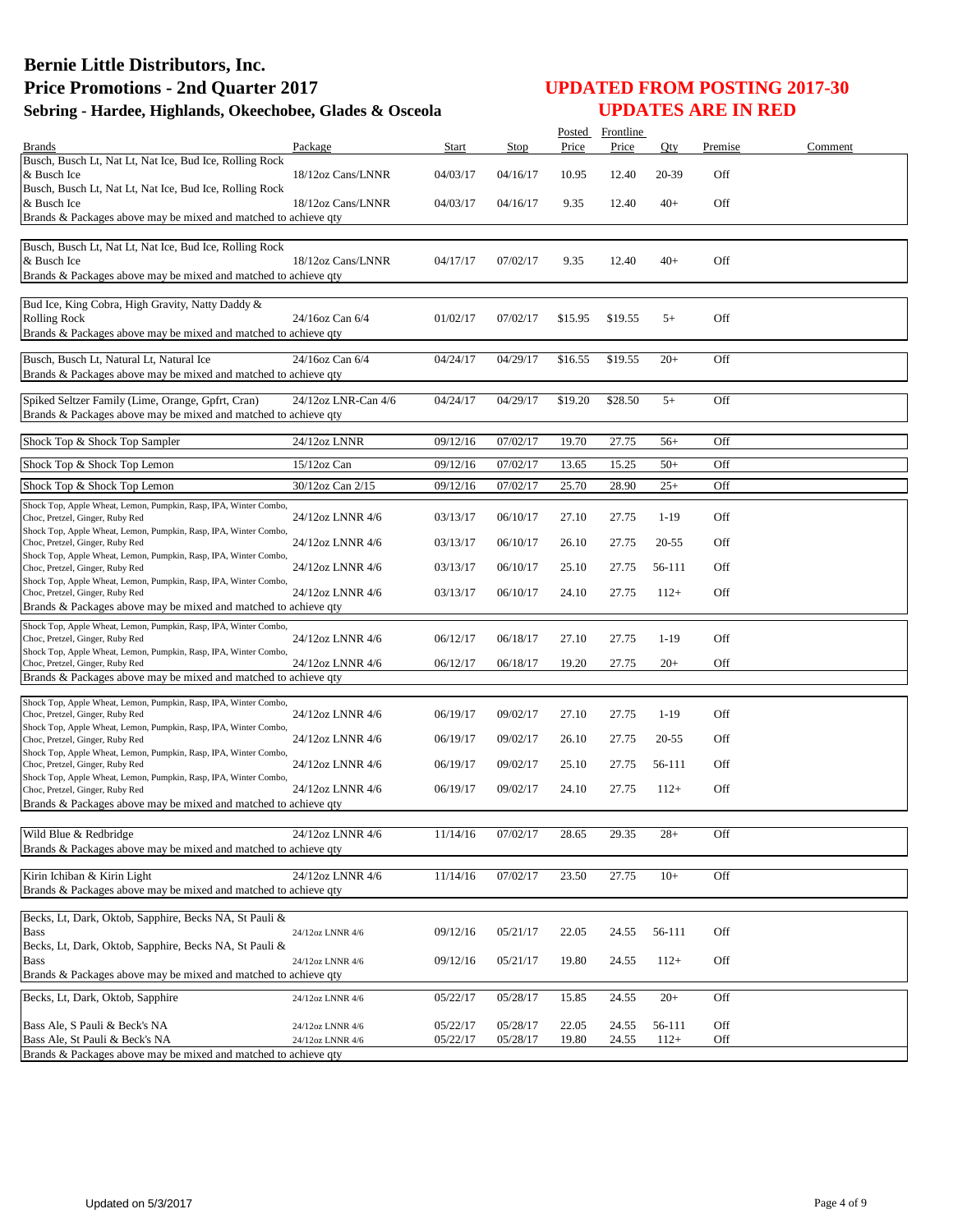|                                                                               |                       |                      |                      | Posted         | Frontline      |                  |            |         |
|-------------------------------------------------------------------------------|-----------------------|----------------------|----------------------|----------------|----------------|------------------|------------|---------|
| <b>Brands</b>                                                                 | Package               | Start                | Stop                 | Price          | Price          | Oty              | Premise    | Comment |
| Becks, Lt, Dark, Oktob, Sapphire, Becks NA, St Pauli &                        |                       |                      |                      |                |                |                  |            |         |
| Bass                                                                          | 24/12oz LNNR 4/6      | 05/29/17             | 07/02/17             | 22.05          | 24.55          | 56-111           | Off        |         |
| Becks, Lt, Dark, Oktob, Sapphire, Becks NA, St Pauli &<br><b>Bass</b>         | 24/12oz LNNR 4/6      | 05/29/17             | 07/02/17             | 19.80          | 24.55          | $112+$           | Off        |         |
| Brands & Packages above may be mixed and matched to achieve qty               |                       |                      |                      |                |                |                  |            |         |
|                                                                               |                       |                      |                      |                |                |                  |            |         |
| Becks, Light, Dark, Oktoberfest, Sapphire, St Pauli &                         |                       |                      |                      |                |                |                  |            |         |
| <b>Bass</b><br>Becks, Light, Dark, Oktoberfest, Sapphire, St Pauli &          | 24/12oz LNNR/CAN 2/12 | 03/06/17             | 04/16/17             | 20.35          | 24.10          | 56-111           | Off        |         |
| <b>Bass</b>                                                                   | 24/12oz LNNR/CAN 2/12 | 03/06/17             | 04/16/17             | 19.80          | 24.10          | $112+$           | Off        |         |
|                                                                               |                       |                      |                      |                |                |                  |            |         |
| Land Shark                                                                    | 24/12oz LNNR/CAN 2/12 | 03/06/17             | 04/16/17             | 22.15          | 24.10          | 56-111           | Off        |         |
| <b>Land Shark</b>                                                             | 24/12oz LNNR/CAN 2/12 | 03/06/17             | 04/16/17             | 20.35          | 24.10          | $112+$           | Off        |         |
| Brands & Packages above may be mixed and matched to achieve qty               |                       |                      |                      |                |                |                  |            |         |
| Becks, Light, Dark, Oktoberfest, Sapphire, St Pauli &                         |                       |                      |                      |                |                |                  |            |         |
| <b>Bass</b>                                                                   | 24/12oz LNNR/CAN 2/12 | 04/17/17             | 04/23/17             | 19.20          | 24.10          | $10+$            | Off        |         |
|                                                                               |                       |                      |                      |                |                |                  |            |         |
| <b>Land Shark</b>                                                             | 24/12oz LNNR/CAN 2/12 | 04/17/17             | 04/23/17             | 19.20          | 24.10          | $10+$            | Off        |         |
| Brands & Packages above may be mixed and matched to achieve qty               |                       |                      |                      |                |                |                  |            |         |
| Becks, Light, Dark, Oktoberfest, Sapphire, St Pauli &                         |                       |                      |                      |                |                |                  |            |         |
| <b>Bass</b>                                                                   | 24/12oz LNNR/CAN 2/12 | 04/24/17             | 05/07/17             | 20.35          | 24.10          | 56-111           | Off        |         |
| Becks, Light, Dark, Oktoberfest, Sapphire, St Pauli &                         |                       |                      |                      |                |                |                  |            |         |
| Bass                                                                          | 24/12oz LNNR/CAN 2/12 | 04/24/17             | 05/07/17             | 19.80          | 24.10          | $112+$           | Off        |         |
|                                                                               |                       |                      |                      |                |                |                  |            |         |
| Land Shark<br><b>Land Shark</b>                                               | 24/12oz LNNR/CAN 2/12 | 04/24/17<br>04/24/17 | 05/07/17<br>05/07/17 | 22.15<br>20.35 | 24.10<br>24.10 | 56-111<br>$112+$ | Off<br>Off |         |
| Brands & Packages above may be mixed and matched to achieve qty               | 24/12oz LNNR/CAN 2/12 |                      |                      |                |                |                  |            |         |
|                                                                               |                       |                      |                      |                |                |                  |            |         |
| Becks, Light, Dark, Oktoberfest, Sapphire, St Pauli &                         |                       |                      |                      |                |                |                  |            |         |
| Bass                                                                          | 24/12oz LNNR/CAN 2/12 | 05/08/17             | 05/14/17             | 19.20          | 24.10          | $10+$            | Off        |         |
| Land Shark                                                                    | 24/12oz LNNR/CAN 2/12 | 05/08/17             | 05/14/17             | 19.20          | 24.10          | $10+$            | Off        |         |
| Brands & Packages above may be mixed and matched to achieve qty               |                       |                      |                      |                |                |                  |            |         |
|                                                                               |                       |                      |                      |                |                |                  |            |         |
| Becks, Light, Dark, Oktoberfest, Sapphire, St Pauli &                         |                       |                      |                      |                |                |                  |            |         |
| <b>Bass</b>                                                                   | 24/12oz LNNR/CAN 2/12 | 05/15/17             | 06/11/17             | 20.35          | 24.10          | 56-111           | Off        |         |
| Becks, Light, Dark, Oktoberfest, Sapphire, St Pauli &                         |                       |                      |                      |                |                |                  |            |         |
| Bass                                                                          | 24/12oz LNNR/CAN 2/12 | 05/15/17             | 06/11/17             | 19.80          | 24.10          | $112+$           | Off        |         |
| Land Shark                                                                    | 24/12oz LNNR/CAN 2/12 | 05/15/17             | 06/11/17             | 22.15          | 24.10          | 56-111           | Off        |         |
| <b>Land Shark</b>                                                             | 24/12oz LNNR/CAN 2/12 | 05/15/17             | 06/11/17             | 20.35          | 24.10          | $112+$           | Off        |         |
| Brands & Packages above may be mixed and matched to achieve qty               |                       |                      |                      |                |                |                  |            |         |
|                                                                               |                       |                      |                      |                |                |                  |            |         |
| Becks, Light, Dark, Oktoberfest, Sapphire, St Pauli &<br><b>Bass</b>          | 24/12oz LNNR/CAN 2/12 | 06/12/17             | 06/18/17             | 20.20          | 24.10          | $10+$            | Off        |         |
|                                                                               |                       |                      |                      |                |                |                  |            |         |
| Land Shark                                                                    | 24/12oz LNNR/CAN 2/12 | 06/12/17             | 06/18/17             | 20.20          | 24.10          | $10+$            | Off        |         |
| Brands & Packages above may be mixed and matched to achieve qty               |                       |                      |                      |                |                |                  |            |         |
| Becks, Light, Dark, Oktoberfest, Sapphire, St Pauli &                         |                       |                      |                      |                |                |                  |            |         |
| Bass                                                                          | 24/12oz LNNR/CAN 2/12 | 06/19/17             | 07/09/17             | 20.35          | 24.10          | 56-111           | Off        |         |
| Becks, Light, Dark, Oktoberfest, Sapphire, St Pauli &                         |                       |                      |                      |                |                |                  |            |         |
| Bass                                                                          | 24/12oz LNNR/CAN 2/12 | 06/19/17             | 07/09/17             | 19.80          | 24.10          | $112+$           | Off        |         |
|                                                                               |                       |                      |                      |                |                |                  |            |         |
| Land Shark                                                                    | 24/12oz LNNR/CAN 2/12 | 06/19/17             | 07/09/17             | 22.15          | 24.10          | 56-111           | Off        |         |
| Land Shark<br>Brands & Packages above may be mixed and matched to achieve gty | 24/12oz LNNR/CAN 2/12 | 06/19/17             | 07/09/17             | 20.35          | 24.10          | $112+$           | Off        |         |
|                                                                               |                       |                      |                      |                |                |                  |            |         |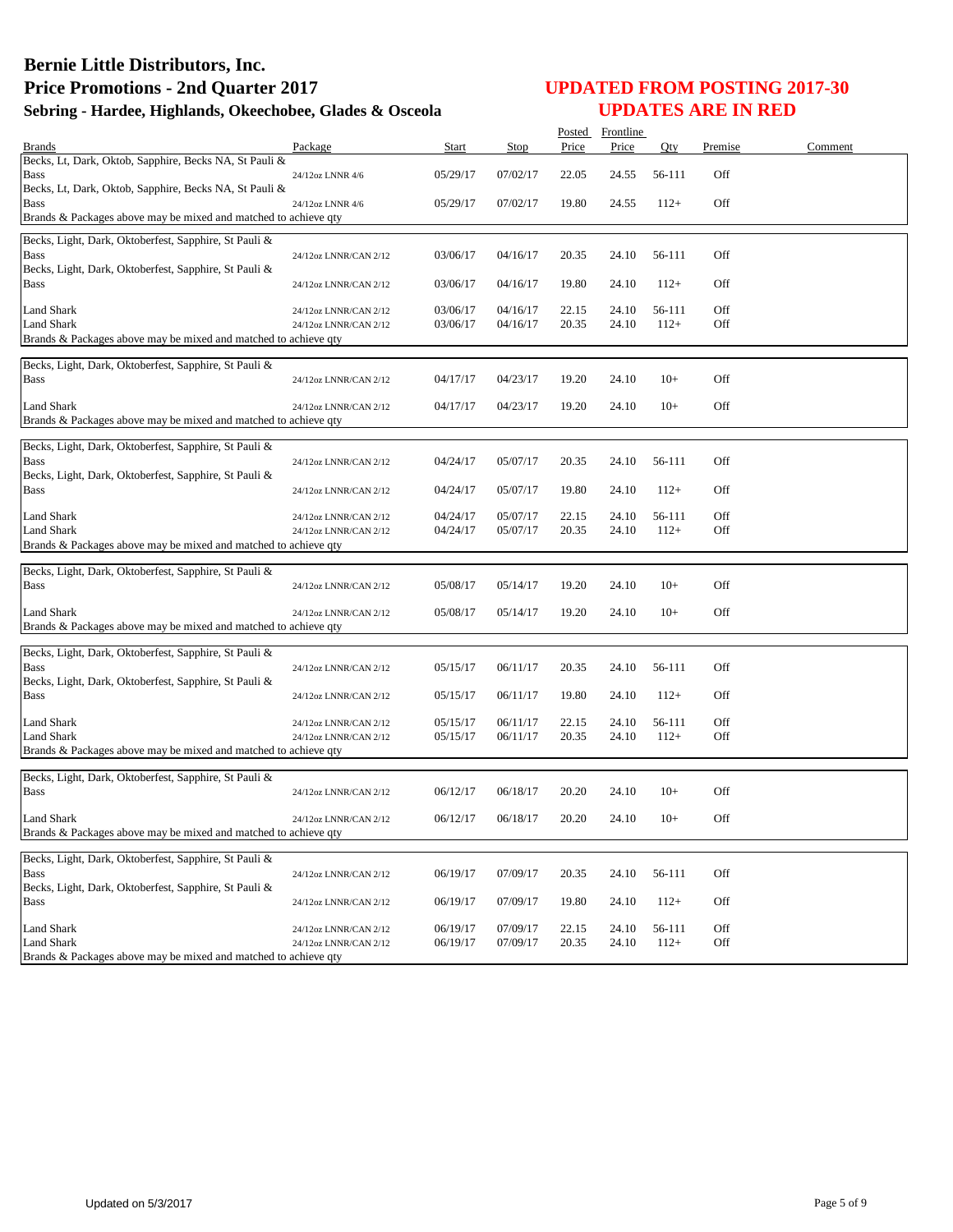|                                                                                                                                    |                      |              |          | Posted | Frontline |           |         |         |
|------------------------------------------------------------------------------------------------------------------------------------|----------------------|--------------|----------|--------|-----------|-----------|---------|---------|
| <b>Brands</b>                                                                                                                      | Package              | <b>Start</b> | Stop     | Price  | Price     | Qty       | Premise | Comment |
| Beck's, Sapphire, Black Crown, BL Lime, Platinum,                                                                                  |                      |              |          |        |           |           |         |         |
| Michelob Ultra & Landshark                                                                                                         | 24/16oz CAN 6/4      | 02/06/17     | 07/02/17 | 25.75  | 28.00     | $1 - 2$   | Off     |         |
| Beck's, Sapphire, Black Crown, BL Lime, Platinum,                                                                                  |                      |              |          |        |           |           |         |         |
| Michelob Ultra & Landshark                                                                                                         | 24/16oz CAN 6/4      | 02/06/17     | 07/02/17 | 24.90  | 28.00     | $3+$      | Off     |         |
|                                                                                                                                    |                      |              |          |        |           |           |         |         |
| Shock Top, Apple, Lemon, Pumpkin, Shockolate &                                                                                     |                      |              |          |        |           |           |         |         |
| <b>Twisted Pretzel</b>                                                                                                             | 24/16oz CAN 6/4      | 02/06/17     | 07/02/17 | 29.80  | 33.50     | $1 - 2$   | Off     |         |
| Shock Top, Apple, Lemon, Pumpkin, Shockolate &                                                                                     |                      |              |          |        |           |           |         |         |
| <b>Twisted Pretzel</b>                                                                                                             | 24/16oz CAN 6/4      | 02/06/17     | 07/02/17 | 24.90  | 33.50     | $3+$      | Off     |         |
|                                                                                                                                    |                      |              |          |        |           |           |         |         |
| Goose 312, IPA, Green Line & Four Star Pilsner                                                                                     | 24/16oz CAN 6/4      | 02/06/17     | 07/02/17 | 29.80  | 31.95     | $1 - 2$   | Off     |         |
| Goose 312, IPA, Green Line & Four Star Pilsner                                                                                     | 24/16oz CAN 6/4      | 02/06/17     | 07/02/17 | 24.90  | 31.95     | $3+$      | Off     |         |
|                                                                                                                                    |                      |              |          |        |           |           |         |         |
| Bud Chelada, Bud Lt Chelada                                                                                                        | 24/16oz Can 6/4      | 02/06/17     | 07/02/17 | 29.80  | 33.50     | $1+$      | Off     |         |
|                                                                                                                                    |                      |              |          |        |           |           |         |         |
| Rita Splash (Lime, Strawberry & Pineapple)                                                                                         | 24/16oz CAN 4/6      | 02/06/17     | 07/02/17 | 29.80  | 37.50     | $1+$      | Off     |         |
|                                                                                                                                    |                      |              |          |        |           |           |         |         |
| BL Lime Rita Family & Oculto                                                                                                       | 24/16oz CAN 6/4      | 02/06/17     | 07/02/17 | 29.80  | 37.50     | $1+$      | Off     |         |
| Brands & Packages above may be mixed and matched to achieve qty                                                                    |                      |              |          |        |           |           |         |         |
|                                                                                                                                    |                      |              |          |        |           |           |         |         |
| <b>Boddington's Pub</b>                                                                                                            | 24/16oz CAN 6/4      | 01/04/16     | 07/02/17 | 39.15  | 41.75     | $72+$     | Off     |         |
|                                                                                                                                    |                      |              |          |        |           |           |         |         |
|                                                                                                                                    |                      |              |          |        |           |           |         |         |
| BP Blueberry, Oktoberfest, Pumpkin, Summer, Winter, Spring, Toasted                                                                |                      |              |          |        |           |           |         |         |
| Lager, Hoptical Illusion, Mosaic Session IPA & Honey Robber                                                                        | 24/12oz LNNR 4/6     | 03/20/17     | 06/18/17 | 27.70  | 30.90     | $25 - 55$ | Off     |         |
|                                                                                                                                    |                      |              |          |        |           |           |         |         |
| BP Blueberry, Oktoberfest, Pumpkin, Summer, Winter, Spring, Toasted<br>Lager, Hoptical Illusion, Mosaic Session IPA & Honey Robber | 24/12oz LNNR 4/6     | 03/20/17     | 06/18/17 | 26.70  | 30.90     | $56+$     | Off     |         |
|                                                                                                                                    |                      |              |          |        |           |           |         |         |
| Goose 312, 312 Pale Ale, Honkers, IPA, Winter, Summer, Harvest Ale,                                                                |                      |              |          |        |           |           |         |         |
| Sixth Day, Endless IPA, Rambler IPA, Oktob, 10 Hills Pale Ale, Four                                                                |                      |              |          |        |           |           |         |         |
| Star, Green Line, Preseason                                                                                                        | 24/12oz LNNR/Can 4/6 | 03/20/17     | 06/18/17 | 27.70  | 30.90     | $25 - 55$ | Off     |         |
| Goose 312, 312 Pale Ale, Honkers, IPA, Winter, Summer, Harvest Ale,                                                                |                      |              |          |        |           |           |         |         |
| Sixth Day, Endless IPA, Rambler IPA, Oktob, 10 Hills Pale Ale, Four                                                                |                      |              |          |        |           |           |         |         |
| Star, Green Line, Preseason                                                                                                        | 24/12oz LNNR/Can 4/6 | 03/20/17     | 06/18/17 | 26.70  | 30.90     | $56+$     | Off     |         |
| Brands & Packages above may be mixed and matched to achieve qty                                                                    |                      |              |          |        |           |           |         |         |
|                                                                                                                                    |                      |              |          |        |           |           |         |         |
| BP Blueberry, Oktoberfest, Pumpkin, Summer, Winter, Spring, Toasted                                                                |                      |              |          |        |           |           |         |         |
| Lager, Hoptical Illusion, Mosaic Session IPA & Honey Robber                                                                        | 24/12oz LNNR 4/6     | 06/19/17     | 06/25/17 | 19.20  | 30.90     | $10+$     | Off     |         |
|                                                                                                                                    |                      |              |          |        |           |           |         |         |
| Goose 312, 312 Pale Ale, Honkers, IPA, Winter, Summer, Harvest Ale,                                                                |                      |              |          |        |           |           |         |         |
| Sixth Day, Endless IPA, Rambler IPA, Oktob, 10 Hills Pale Ale, Four                                                                |                      |              |          |        |           |           |         |         |
| Star, Green Line, Preseason                                                                                                        | 24/12oz LNNR/Can 4/6 | 06/19/17     | 06/25/17 | 27.70  | 30.90     | $25 - 55$ | Off     |         |
| Goose 312, 312 Pale Ale, Honkers, IPA, Winter, Summer, Harvest Ale,                                                                |                      |              |          |        |           |           |         |         |
| Sixth Day, Endless IPA, Rambler IPA, Oktob, 10 Hills Pale Ale, Four                                                                |                      |              |          |        |           |           |         |         |
| Star, Green Line, Preseason                                                                                                        | 24/12oz LNNR/Can 4/6 | 06/19/17     | 06/25/17 | 26.70  | 30.90     | $56+$     | Off     |         |
| Brands & Packages above may be mixed and matched to achieve qty                                                                    |                      |              |          |        |           |           |         |         |
|                                                                                                                                    |                      |              |          |        |           |           |         |         |
| BP Blueberry, Oktoberfest, Pumpkin, Summer, Winter, Spring, Toasted                                                                |                      |              |          |        |           |           |         |         |
| Lager, Hoptical Illusion, Mosaic Session IPA & Honey Robber                                                                        | 24/12oz LNNR 4/6     | 06/26/17     | 09/30/17 | 27.70  | 30.90     | $25 - 55$ | Off     |         |
|                                                                                                                                    |                      |              |          |        |           |           |         |         |
| BP Blueberry, Oktoberfest, Pumpkin, Summer, Winter, Spring, Toasted                                                                |                      |              |          |        |           |           |         |         |
| Lager, Hoptical Illusion, Mosaic Session IPA & Honey Robber                                                                        | 24/12oz LNNR 4/6     | 06/26/17     | 09/30/17 | 26.70  | 30.90     | $56+$     | Off     |         |
|                                                                                                                                    |                      |              |          |        |           |           |         |         |
| Goose 312, 312 Pale Ale, Honkers, IPA, Winter, Summer, Harvest Ale,                                                                |                      |              |          |        |           |           |         |         |
| Sixth Day, Endless IPA, Rambler IPA, Oktob, 10 Hills Pale Ale, Four<br>Star, Green Line, Preseason                                 | 24/12oz LNNR/Can 4/6 | 06/26/17     | 09/30/17 | 27.70  | 30.90     | $25 - 55$ | Off     |         |
| Goose 312, 312 Pale Ale, Honkers, IPA, Winter, Summer, Harvest Ale,                                                                |                      |              |          |        |           |           |         |         |
| Sixth Day, Endless IPA, Rambler IPA, Oktob, 10 Hills Pale Ale, Four                                                                |                      |              |          |        |           |           |         |         |
| Star, Green Line, Preseason                                                                                                        | 24/12oz LNNR/Can 4/6 | 06/26/17     | 09/30/17 | 26.70  | 30.90     | $56+$     | Off     |         |
| Brands & Packages above may be mixed and matched to achieve qty                                                                    |                      |              |          |        |           |           |         |         |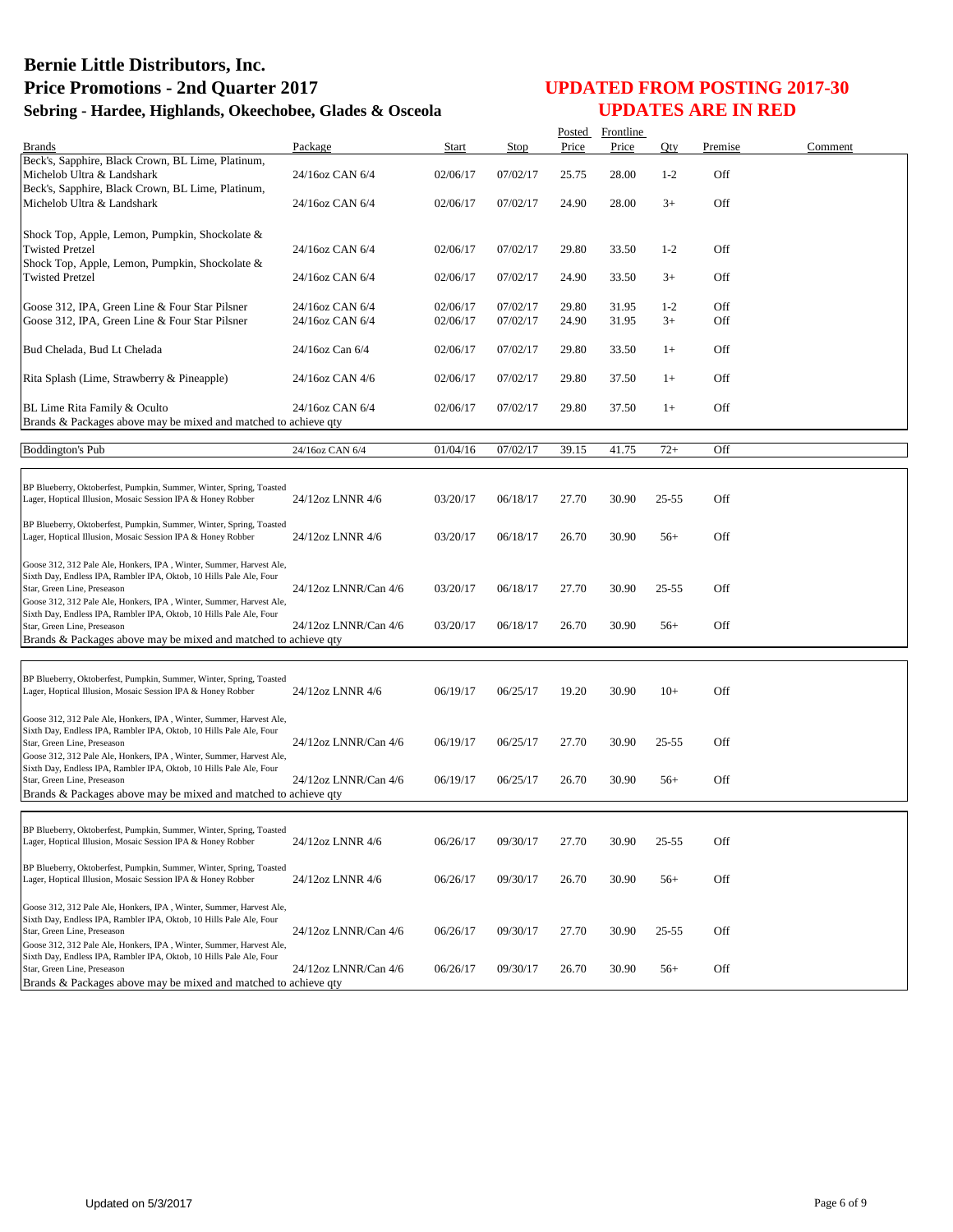|                                                                                                                                |                                                 |                      |                      | Posted         | Frontline      |                  |            |         |
|--------------------------------------------------------------------------------------------------------------------------------|-------------------------------------------------|----------------------|----------------------|----------------|----------------|------------------|------------|---------|
| <b>Brands</b>                                                                                                                  | Package                                         | <b>Start</b>         | Stop                 | Price          | Price          | Qty              | Premise    | Comment |
| Shock Top, Wheat IPA, Lemon, Pumpkin, Variety, Apple, Winter,<br>Honey Bourbon, Choc, Pretzel, Ginger & Ruby Red               | 24/12oz LNNR/Can 2/12                           | 01/23/17             | 07/02/17             | 24.60          | 27.75          | 14-55            | Off        |         |
| Shock Top, Wheat IPA, Lemon, Pumpkin, Variety, Apple, Winter,<br>Honey Bourbon, Choc, Pretzel, Ginger & Ruby Red               | 24/12oz LNNR/Can 2/12                           | 01/23/17             | 07/02/17             | 23.60          | 27.75          | 56-111           | Off        |         |
| Shock Top, Wheat IPA, Lemon, Pumpkin, Variety, Apple, Winter,<br>Honey Bourbon, Choc, Pretzel, Ginger & Ruby Red               | 24/12oz LNNR/Can 2/12                           | 01/23/17             | 07/02/17             | 22.60          | 27.75          | $112+$           | Off        |         |
|                                                                                                                                |                                                 |                      |                      |                |                |                  |            |         |
| Goose 312, 312 Pale, Honkers, IPA, Winter, Summer, Fall, Harvest                                                               |                                                 |                      |                      |                |                |                  |            |         |
| Ale, Endless IPA, Winter, Four Star, Green Line, Seasonals                                                                     | 24/12oz LNNR/CN 2/12                            | 01/23/17             | 07/02/17             | 26.25          | 29.65          | 14-55            | Off        |         |
| Goose 312, 312 Pale, Honkers, IPA, Winter, Summer, Fall, Harvest<br>Ale, Endless IPA, Winter, Four Star, Green Line, Seasonals | 24/12oz LNNR/CN 2/12                            |                      | 07/02/17             |                |                |                  | Off        |         |
| Brands & Packages above may be mixed and matched to achieve qty                                                                |                                                 | 01/23/17             |                      | 25.25          | 29.65          | $56+$            |            |         |
|                                                                                                                                |                                                 |                      | 07/02/17             |                |                |                  | Off        |         |
| Goose Seasonal Sampler<br>Goose Seasonal Sampler                                                                               | 24/12oz Can<br>24/12oz Can                      | 01/02/17<br>01/02/17 | 07/02/17             | 25.45<br>24.45 | 28.85<br>28.85 | 14-55<br>$56+$   | Off        |         |
| Brands & Packages above may be mixed and matched to achieve qty                                                                |                                                 |                      |                      |                |                |                  |            |         |
|                                                                                                                                |                                                 |                      |                      |                |                |                  |            |         |
| Goose Seasonal Sampler                                                                                                         | 24/12oz LNNR                                    | 01/02/17             | 07/02/17             | 26.80          | 28.85          | $10 - 55$        | Off        |         |
| Goose Seasonal Sampler<br>Goose Seasonal Sampler                                                                               | 24/12oz LNNR<br>24/12oz LNNR                    | 01/02/17<br>01/02/17 | 07/02/17<br>07/02/17 | 25.50<br>24.50 | 28.85<br>28.85 | 56-111<br>$112+$ | Off<br>Off |         |
| Brands & Packages above may be mixed and matched to achieve gty                                                                |                                                 |                      |                      |                |                |                  |            |         |
|                                                                                                                                |                                                 |                      |                      |                |                |                  |            |         |
| Stella Artois                                                                                                                  | 20/9.6oz LNR                                    | 09/12/16             | 07/02/17             | 19.90          | 21.95          | $3+$             | Off        |         |
| Stella Artois, Cidre, Hoegaarden, Leffe Blonde/Brown                                                                           | 24/11.2oz LNNR/CN 4/6                           | 04/03/17             | 04/23/17             | 26.40          | 32.55          | 56-111           | Off        |         |
| Stella Artois, Cidre, Hoegaarden, Leffe Blonde/Brown                                                                           | 24/11.2oz LNNR/CN 4/6                           | 04/03/17             | 04/23/17             | 25.75          | 32.55          | 112-215          | Off        |         |
| Stella Artois, Cidre, Hoegaarden, Leffe Blonde/Brown                                                                           | 24/11.2oz LNNR/CN 4/6                           | 04/03/17             | 04/23/17             | 24.46          | 32.55          | $216+$           | Off        |         |
|                                                                                                                                |                                                 |                      |                      |                |                |                  |            |         |
|                                                                                                                                | 24/11.2oz LNNR/Can 2/12 &                       |                      |                      |                |                |                  |            |         |
| Stella, Stella Cidre, Hoegaarden, Belgian Sampler                                                                              | 20/14.9oz Can 2/12                              | 04/03/17             | 04/23/17             | 30.30          | 33.30          | $1 - 4$          | Off        |         |
| Stella, Stella Cidre, Hoegaarden, Belgian Sampler                                                                              | 24/11.2oz LNNR/Can 2/12 &                       |                      |                      |                |                |                  |            |         |
|                                                                                                                                | 20/14.9oz Can 2/12<br>24/11.2oz LNNR/Can 2/12 & | 04/03/17             | 04/23/17             | 27.00          | 33.30          | $5 - 55$         | Off        |         |
| Stella, Stella Cidre, Hoegaarden, Belgian Sampler                                                                              | 20/14.9oz Can 2/12                              | 04/03/17             | 04/23/17             | 26.40          | 33.30          | 56-111           | Off        |         |
|                                                                                                                                | 24/11.2oz LNNR/Can 2/12 &                       |                      |                      |                |                |                  |            |         |
| Stella, Stella Cidre, Hoegaarden, Belgian Sampler                                                                              | 20/14.9oz Can 2/12                              | 04/03/17             | 04/23/17             | 25.75          | 33.30          | $112+$           | Off        |         |
| Brands & Packages above may be mixed and matched to achieve qty                                                                |                                                 |                      |                      |                |                |                  |            |         |
|                                                                                                                                |                                                 | 04/24/17             | 04/30/17             | 26.40          | 32.55          | 56-111           | Off        |         |
| Stella Artois, Cidre, Hoegaarden, Leffe Blonde/Brown<br>Stella Artois, Cidre, Hoegaarden, Leffe Blonde/Brown                   | 24/11.2oz LNNR 4/6<br>24/11.2oz LNNR 4/6        | 04/24/17             | 04/30/17             | 25.75          | 32.55          | 112-215          | Off        |         |
| Stella Artois, Cidre, Hoegaarden, Leffe Blonde/Brown                                                                           | 24/11.2oz LNNR 4/6                              | 04/24/17             | 04/30/17             | 24.46          | 32.55          | $216+$           | Off        |         |
|                                                                                                                                |                                                 |                      |                      |                |                |                  |            |         |
|                                                                                                                                |                                                 | 04/24/17             |                      |                |                |                  |            |         |
| Stella Artois                                                                                                                  | 24/11.2oz Can 4/6                               |                      | 04/30/17             | 21.60          | 32.55          | $10+$            | Off        |         |
|                                                                                                                                |                                                 |                      |                      |                |                |                  |            |         |
| Stella, Stella Cidre, Hoegaarden, Belgian Sampler                                                                              | 24/11.2oz LNNR/Can 2/12 &                       |                      |                      |                |                |                  |            |         |
|                                                                                                                                | 20/14.9oz Can 2/12<br>24/11.2oz LNNR/Can 2/12 & | 04/24/17             | 04/30/17             | 30.30          | 33.30          | $1 - 4$          | Off        |         |
| Stella, Stella Cidre, Hoegaarden, Belgian Sampler                                                                              | 20/14.9oz Can 2/12                              | 04/24/17             | 04/30/17             | 27.00          | 33.30          | $5 - 55$         | Off        |         |
|                                                                                                                                | 24/11.2oz LNNR/Can 2/12 &                       |                      |                      |                |                |                  |            |         |
| Stella, Stella Cidre, Hoegaarden, Belgian Sampler                                                                              | 20/14.9oz Can 2/12                              | 04/24/17             | 04/30/17             | 26.40          | 33.30          | 56-111           | Off        |         |
| Stella, Stella Cidre, Hoegaarden, Belgian Sampler                                                                              | 24/11.2oz LNNR/Can 2/12 &                       |                      |                      |                |                |                  |            |         |
|                                                                                                                                | 20/14.9oz Can 2/12                              | 04/24/17             | 04/30/17             | 25.75          | 33.30          | $112+$           | Off        |         |
| Brands & Packages above may be mixed and matched to achieve qty                                                                |                                                 |                      |                      |                |                |                  |            |         |
| Stella Artois, Cidre, Hoegaarden, Leffe Blonde/Brown                                                                           | 24/11.2oz LNNR/CN 4/6                           | 05/01/17             | 07/02/17             | 26.40          | 32.55          | 56-111           | Off        |         |
| Stella Artois, Cidre, Hoegaarden, Leffe Blonde/Brown                                                                           | 24/11.2oz LNNR/CN 4/6                           | 05/01/17             | 07/02/17             | 25.75          | 32.55          | 112-215          | Off        |         |
| Stella Artois, Cidre, Hoegaarden, Leffe Blonde/Brown                                                                           | 24/11.2oz LNNR/CN 4/6                           | 05/01/17             | 07/02/17             | 24.46          | 32.55          | $216+$           | Off        |         |
|                                                                                                                                |                                                 |                      |                      |                |                |                  |            |         |
|                                                                                                                                | 24/11.2oz LNNR/Can 2/12 &                       |                      |                      |                |                |                  |            |         |
| Stella, Stella Cidre, Hoegaarden, Belgian Sampler                                                                              | 20/14.9oz Can 2/12                              | 05/01/17             | 07/02/17             | 30.30          | 33.30          | $1 - 4$          | Off        |         |
| Stella, Stella Cidre, Hoegaarden, Belgian Sampler                                                                              | 24/11.2oz LNNR/Can 2/12 &                       |                      |                      |                |                |                  |            |         |
|                                                                                                                                | 20/14.9oz Can 2/12                              | 05/01/17             | 07/02/17             | 27.00          | 33.30          | $5 - 55$         | Off        |         |
| Stella, Stella Cidre, Hoegaarden, Belgian Sampler                                                                              | 24/11.2oz LNNR/Can 2/12 &<br>20/14.9oz Can 2/12 | 05/01/17             | 07/02/17             | 26.40          | 33.30          | 56-111           | Off        |         |
|                                                                                                                                | 24/11.2oz LNNR/Can 2/12 &                       |                      |                      |                |                |                  |            |         |
| Stella, Stella Cidre, Hoegaarden, Belgian Sampler                                                                              | 20/14.9oz Can 2/12                              | 05/01/17             | 07/02/17             | 25.75          | 33.30          | $112+$           | Off        |         |
| Brands & Packages above may be mixed and matched to achieve qty                                                                |                                                 |                      |                      |                |                |                  |            |         |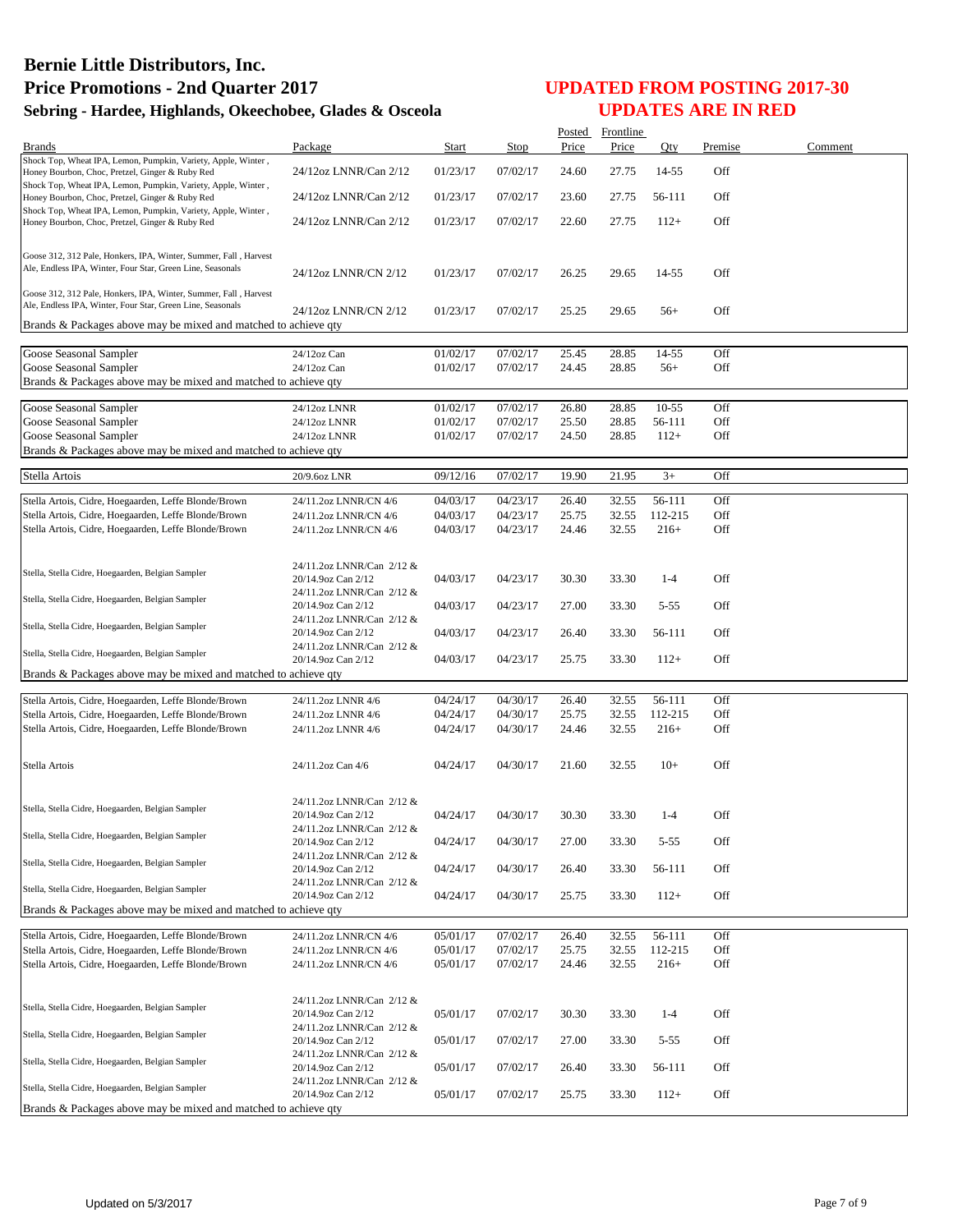| <b>Brands</b>                                                                                                                                                 | Package               | Start    | Stop     | Posted<br>Price | Frontline<br>Price | Qty   | Premise    | Comment |
|---------------------------------------------------------------------------------------------------------------------------------------------------------------|-----------------------|----------|----------|-----------------|--------------------|-------|------------|---------|
| Kona Longboard, Fire Rock, Pipeline, Wailua Wheat, Koko Brown,                                                                                                |                       |          |          |                 |                    |       |            |         |
| Castaway, Big Wave, Lemongrass & Lavaman                                                                                                                      | 24/12oz LNNR 4/6      | 05/01/17 | 05/28/17 | 25.56           | 28.76              | 15-24 | On & Off   |         |
| Kona Longboard, Fire Rock, Pipeline, Wailua Wheat, Koko Brown,<br>Castaway, Big Wave, Lemongrass & Lavaman                                                    | 24/12oz LNNR 4/6      | 05/01/17 | 05/28/17 | 23.56           | 28.76              | $25+$ | On $&$ Off |         |
| Brands & Packages above may be mixed and matched to achieve qty                                                                                               |                       |          |          |                 |                    |       |            |         |
| Kona Longboard, Fire Rock, Pipeline, Wailua Wheat, Koko Brown,                                                                                                |                       |          |          |                 |                    |       |            |         |
| Castaway, Big Wave, Lemongrass & Lavaman                                                                                                                      | 24/12oz LNNR 4/6      | 05/29/17 | 09/03/17 | 23.56           | 28.76              | $25+$ | On & Off   |         |
| Brands & Packages above may be mixed and matched to achieve qty                                                                                               |                       |          |          |                 |                    |       |            |         |
| Kona Longboard, Castaway, Variety & Big Wave                                                                                                                  | 2/12/12 LNNR & Can    | 04/03/17 | 04/30/17 | 23.98           | 27.18              | $15+$ | On & Off   |         |
| Brands & Packages above may be mixed and matched to achieve qty                                                                                               |                       |          |          |                 |                    |       |            |         |
| Widmer Hefeweizen, Drop Top Amber Ale, Drifter Pale Ale, Rotator                                                                                              |                       |          |          |                 |                    |       |            |         |
| IPA, Upheaval, Alchemy & BRRR                                                                                                                                 | 24/12oz LNNR 4/6      | 04/03/17 | 04/30/17 | 28.80           | 32.00              | $15+$ | Off        |         |
| Widmer Hefeweizen, Drop Top Amber Ale, Drifter Pale Ale, Rotator                                                                                              |                       |          |          |                 |                    |       |            |         |
| IPA, Upheaval, Alchemy & BRRR                                                                                                                                 | 24/12oz LNNR 4/6      | 05/29/17 | 07/02/17 | 28.80           | 32.00              | $15+$ | Off        |         |
| Brands & Packages above may be mixed and matched to achieve qty                                                                                               |                       |          |          |                 |                    |       |            |         |
| SweetWater 420, IPA & Tacklebox                                                                                                                               | 24/12oz LNNR/Can 2/12 | 10/10/16 | 12/30/17 | 27.00           | 29.15              | $5+$  | Off        |         |
| Brands & Packages above may be mixed and matched to achieve qty                                                                                               |                       |          |          |                 |                    |       |            |         |
| SweetWater 420, IPA                                                                                                                                           | 24/16oz Can 6/4       | 1/2/17   | 12/30/17 | 28.50           | 33.45              | $2+$  | Off        |         |
| Brands & Packages above may be mixed and matched to achieve qty                                                                                               |                       |          |          |                 |                    |       |            |         |
|                                                                                                                                                               |                       |          |          |                 |                    |       |            |         |
| 3 Daughters Beach Blonde, Rod Bender, Stern Line, Bimini<br>Twist & Blonde Coffee                                                                             | 24/12oz Can 4/6       | 4/30/17  | 6/3/17   | 28.00           | 30.00              | $3+$  | Off        |         |
|                                                                                                                                                               |                       |          |          |                 |                    |       |            |         |
| 3 Daughters Beach Blonde, Rod Bender, Stern Line, Bimini                                                                                                      |                       |          |          |                 |                    |       |            |         |
| Twist & Blonde Coffee                                                                                                                                         | 24/12oz Can 4/6       | 6/25/17  | 7/22/17  | 28.00           | 30.00              | $1+$  | Off        |         |
| Brands & Packages above may be mixed and matched to achieve qty                                                                                               |                       |          |          |                 |                    |       |            |         |
| 3 Daughters Beach Blonde & Bimini Twist                                                                                                                       | 24/16oz Cans          | 5/1/17   | 12/31/17 | 29.80           | 42.00              | $2+$  | Off        |         |
| Brands & Packages above may be mixed and matched to achieve qty                                                                                               |                       |          |          |                 |                    |       |            |         |
|                                                                                                                                                               |                       |          |          |                 |                    |       |            |         |
| Seagrams Family (Wild Berries, Strawberry Daiquiri, Peach Fuzzy Navel, Classic<br>Lime Margarita, Calypso Colada, Black Cherry Fizz, Bahama Mama, Jamaican Me |                       |          |          |                 |                    |       |            |         |
| Happy, Lime Melonade, Pink Punch, Sangria, Mango, Mimosa, Raspberry<br>Lemonade, Watermelon Splash, Blackberry Breezer, Kiwi Strawberry, Aloha Tini,          |                       |          |          |                 |                    |       |            |         |
| Apple Pomegranate, Orange Swirl & Pink Pineapple)                                                                                                             | 24/12oz LNNR 6/4      | 11/01/16 | 12/31/17 | 19.16           | 23.94              | $10+$ | Off        |         |
| Brands & Packages above may be mixed and matched to achieve qty                                                                                               |                       |          |          |                 |                    |       |            |         |
| Magic Hat Family (#9, Dream Machine, Vinyl, Rye, Electric                                                                                                     |                       |          |          |                 |                    |       |            |         |
| Peel, Circus Boy, Limited Rls, Seasonals)                                                                                                                     | 24/12oz NR 4/6        | 5/1/17   | 6/30/17  | 27.27           | 30.30              | $5+$  | Off        |         |
| Magic Hat Family (#9, Dream Machine, Vinyl, Rye, Electric                                                                                                     |                       |          |          |                 |                    |       |            |         |
| Peel, Circus Boy, Limited Rls, Seasonals)                                                                                                                     | 24/12oz NR 4/6        | 9/1/17   | 10/31/17 | 27.27           | 30.30              | $5+$  | Off        |         |
| Brands & Packages above may be mixed and matched to achieve qty                                                                                               |                       |          |          |                 |                    |       |            |         |
| Magic Hat Family (#9, Variety Packs & Seasonals)                                                                                                              | 24/12oz 2/12 NR & Cn  | 3/1/17   | 4/30/17  | 24.15           | 27.10              | $5+$  | Off        |         |
| Magic Hat Family (#9, Variety Packs & Seasonals)                                                                                                              | 24/12oz 2/12 NR & Cn  | 7/1/17   | 8/31/17  | 24.15           | 27.10              | $5+$  | Off        |         |
|                                                                                                                                                               |                       |          |          |                 |                    |       |            |         |
| Magic Hat Family (#9, Variety Packs & Seasonals)<br>Brands & Packages above may be mixed and matched to achieve qty                                           | 24/12oz 2/12 NR & Cn  | 12/1/17  | 12/31/17 | 24.15           | 27.10              | $5+$  | Off        |         |
|                                                                                                                                                               |                       |          |          |                 |                    |       |            |         |
| Big Storm Arcus IPA, Helicity & Wavemaker                                                                                                                     | 4/6/12oz CAN          | 4/17/17  | 5/13/17  | 28.00           | 30.30              | $15+$ | Off        |         |
| Big Storm Arcus IPA, Helicity & Wavemaker                                                                                                                     | 4/6/12oz CAN          | 6/5/17   | 6/24/17  | 28.00           | 30.30              | $15+$ | Off        |         |
| Big Storm Arcus IPA, Helicity & Wavemaker                                                                                                                     | 4/6/12oz CAN          | 7/17/17  | 8/19/17  | 28.00           | 30.30              | $15+$ | Off        |         |
|                                                                                                                                                               |                       |          |          |                 |                    |       |            |         |
| Big Storm Arcus IPA, Helicity & Wavemaker                                                                                                                     | 4/6/12oz CAN          | 9/11/17  | 10/14/17 | 28.00           | 30.30              | $15+$ | Off        |         |
| Big Storm Arcus IPA, Helicity & Wavemaker                                                                                                                     | 4/6/12oz CAN          | 11/6/17  | 12/9/17  | 28.00           | 30.30              | $15+$ | Off        |         |
| Brands & Packages above may be mixed and matched to achieve qty                                                                                               |                       |          |          |                 |                    |       |            |         |
| Big Storm Dunder & Blixem                                                                                                                                     | $6/4/16$ oz CAN       | 10/30/17 | 12/30/17 | 40.95           | 44.95              | $3+$  | Off        |         |
|                                                                                                                                                               |                       |          |          |                 |                    |       |            |         |